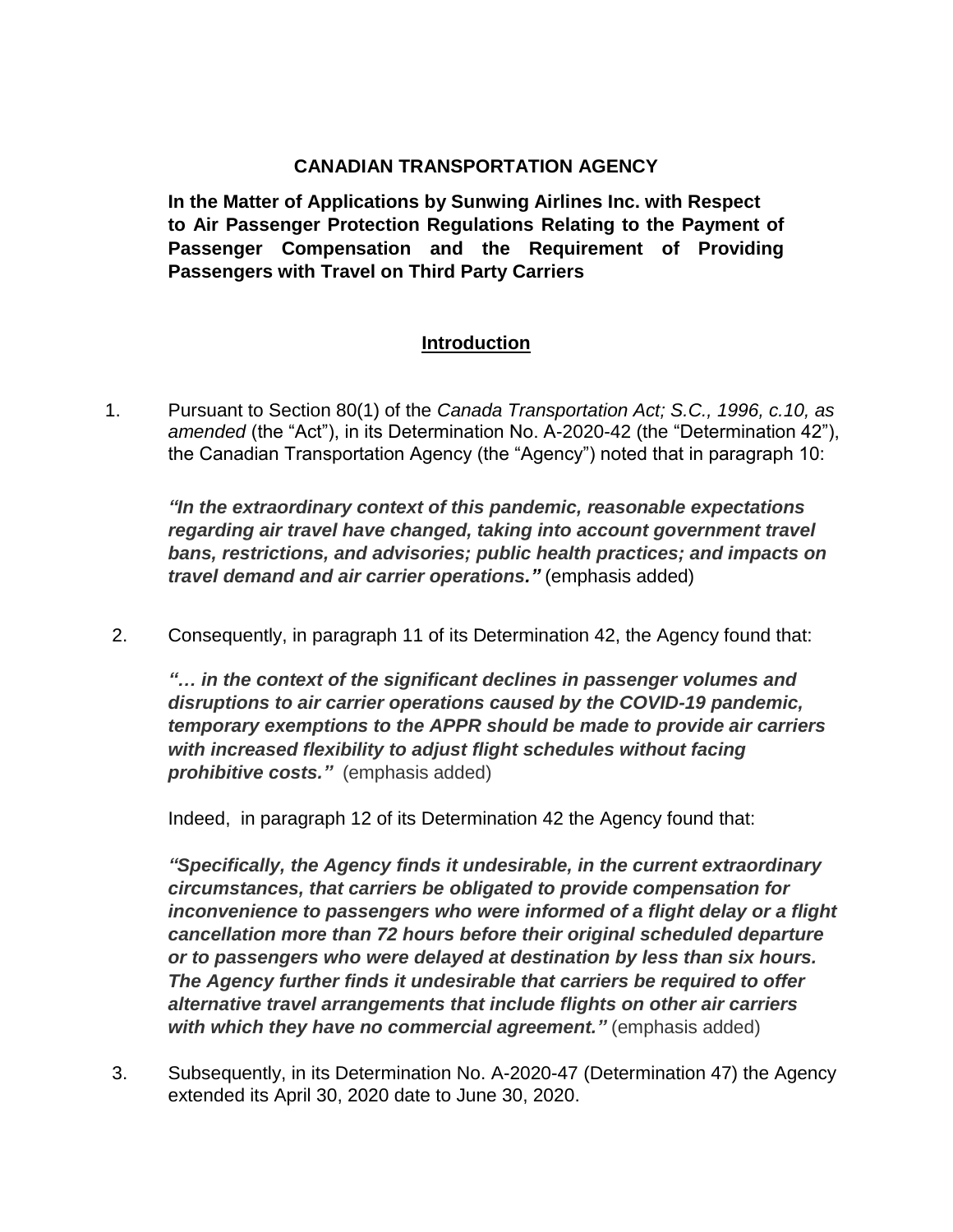## **Sunwing Airlines Applications**

4. In its Determination No. A-2020-122 the Agency referred to Determination 42 and Determination 47 and seemed to feel that matters were improving in the Canadian aviation industry.

In fact, matters have worsened materially since the date of Determination 122 dated June 29, 2020 and are now even more dire than those of March 13, the date of Determination 42. In particular:

- there have been further extensions of the Canadian travel ban to the United States until late November ;
- a second wave of the COVID-19 pandemic has now arrived with further waves being forecasted;

On October 14, Westjet announced both the termination of a major part of its scheduled services to Atlantic Canada along with substantial reductions in service to the balance of Atlantic Canada. This was followed by Westjet cancelling approximately 90% of its international scheduled flights for the month of November;

- Porter Airlines has announced a further extension of its restart of services; and
- Sunwing Airlines restart of services is now currently on hold. The last scheduled flight of Sunwing was on March 23.
- 5. As a result of the events outlined in paragraph 4 above, clearly, the continued enforcement of the APPR provision referred to in Determination 42 are both **undesirable** and of equal importance, **impractical**.
- 6. Sunwing Airlines hereby applies pursuant to the provisions of Subsection 80(1)(c) of the *Canada Transportation Act,* that the Agency:
	- Extend the period of time of Determination 122 from October 28, 2020 to March 31, 2021;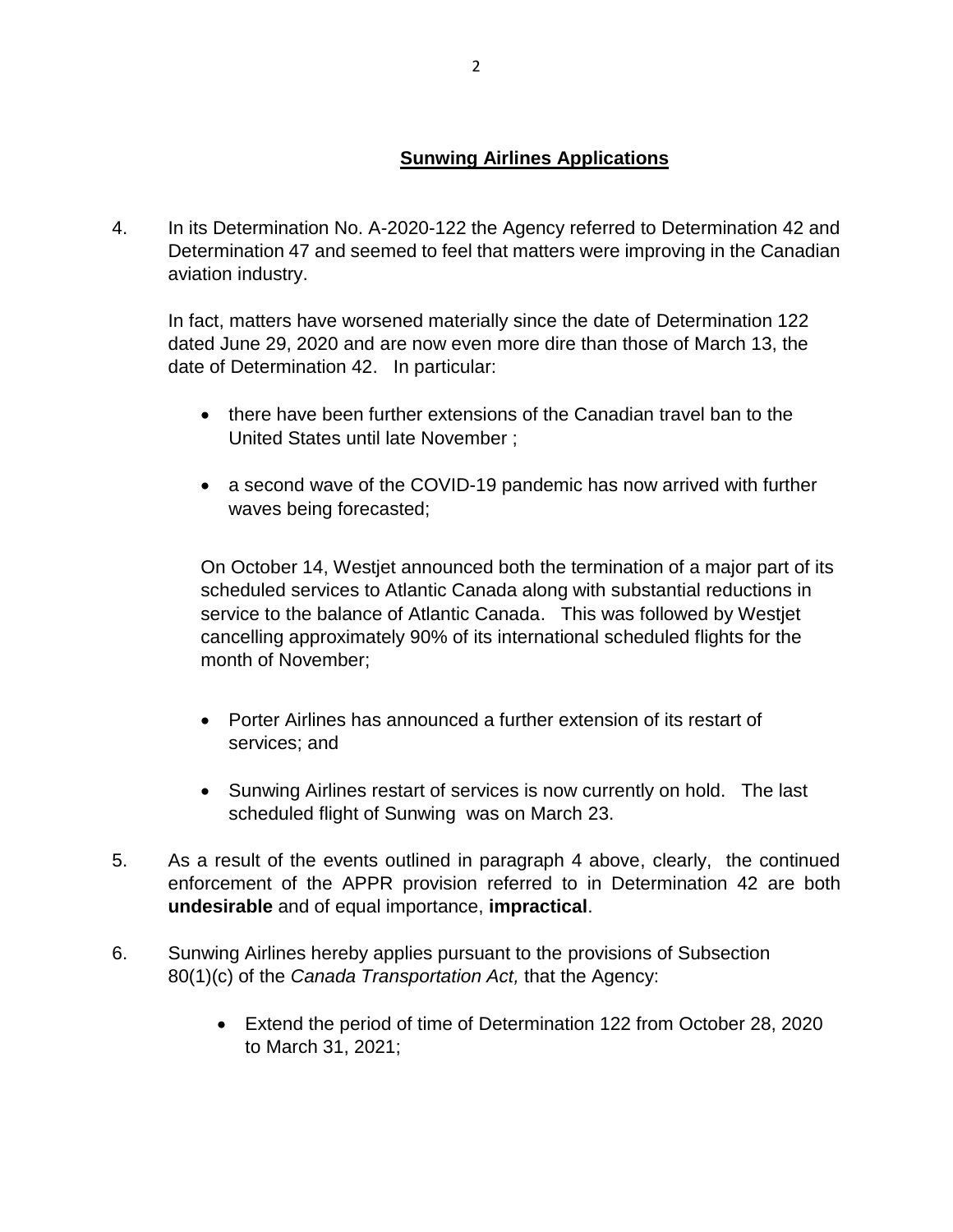- Exempt all Canadian air carriers from complying with the compensation provisions of the APPR with respect to any compensation claims arising out of schedule flight changes during the period October 28, 2020 through March 31, 2021; and
- Exempt all Canadian air carriers from being required to offer alternative travel arrangements that include flights on other air carriers with which they have no commercial agreement;

## **Conclusions**

- 7. As noted in Determination 42, as referred to in paragraphs 1 and 2 above:
	- Reasonable expectations regarding air travel have changed; and
	- In the context of the significant declines in passenger volumes and disruptions to air carriers operations caused by the COVID – 19 pandemic, temporary exemptions to the APPR should be made to provide air carriers with increased flexibility to adjust flight schedules without facing prohibitive costs.

The issue of the change of reasonable expectations of air travel has been further illustrated by the official position of Global Affairs Canada that Canadians should avoid unnecessary travel outside of Canada until further notice;

8. It is imperative that a successful restart of its schedule services can only be achieved with maximum flexibility during its restart period.

Sunwing Airlines is not seeking a long term exemption from the APPR. It is, however, seeking a reasonable period of time during its restart in order to allow the maximization of the selling window in order to remove the fear of financial penalties.

Sunwing Airlines estimates that during its restart it will be fortunate to operate with "break even" financial results.

9. There are both short term and long term benefits which will accrue to the travelling public by granting the Sunwing Airlines Applications.

In the short term, a broader spectrum of scheduled air services will be made available to the travelling public which, would not otherwise be available to the